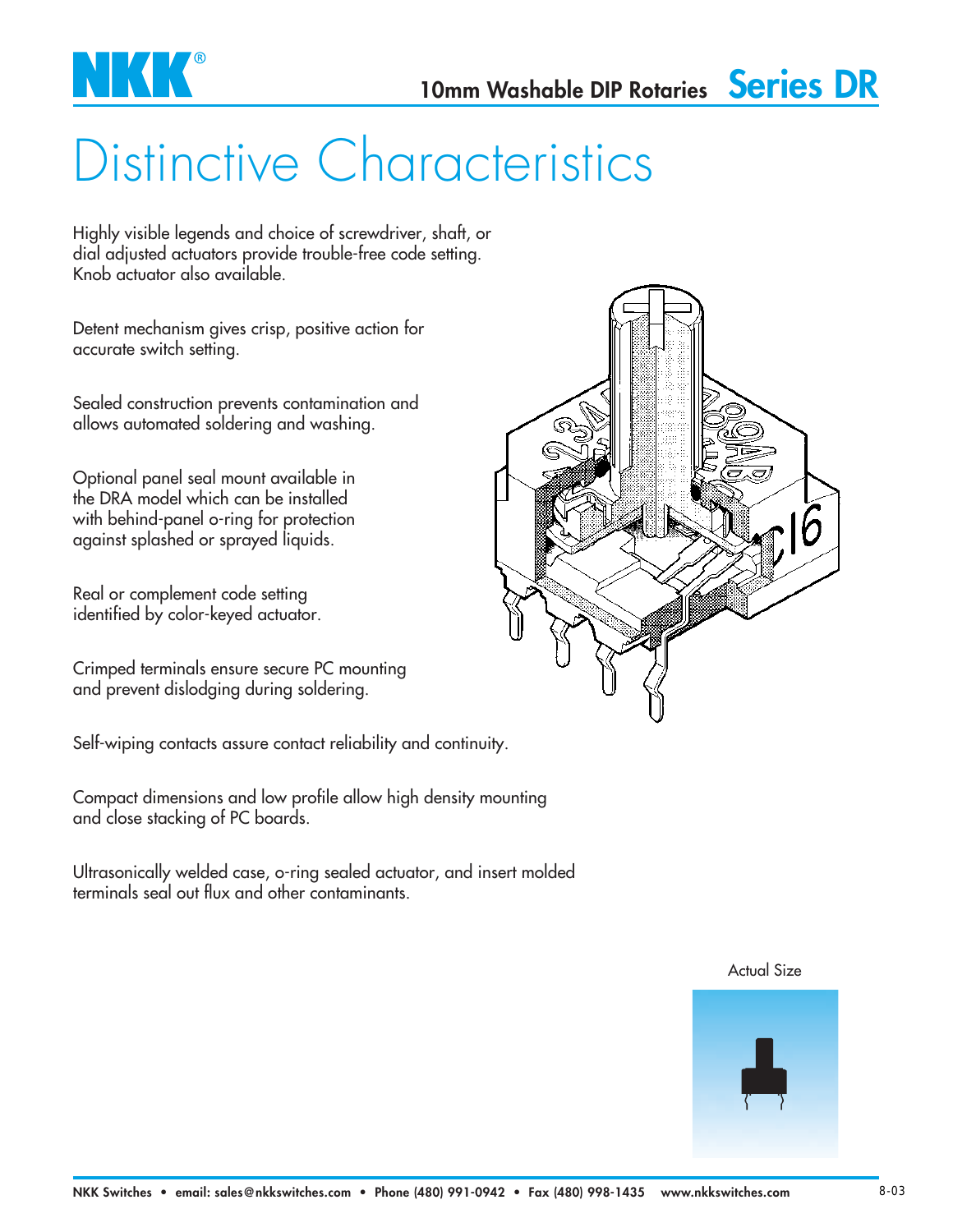

# General Specifications

### **Electrical Capacity (Resistive Load)**

| <b>Switching Rating:</b>    | 100mA @ 5V DC  |
|-----------------------------|----------------|
| <b>Nonswitching Rating:</b> | 100mA @ 50V DC |

#### **Other Ratings**

| <b>Contact Resistance:</b>                                               | 80 milliohms maximum for all 4 contacts closed                                |  |
|--------------------------------------------------------------------------|-------------------------------------------------------------------------------|--|
|                                                                          | 30 milliohms maximum for 1 contact closed                                     |  |
| <b>Insulation Resistance:</b>                                            | 1,000 megohms minimum @ 250V DC                                               |  |
| Dielectric Strength:                                                     | 250V AC minimum for 1 minute minimum                                          |  |
| <b>Mechanical Life:</b>                                                  | 20,000 detent operations minimum                                              |  |
| <b>Electrical Life:</b>                                                  | 20,000 detent operations minimum                                              |  |
| Note: A detent operation is one actuator position operation or stepping. |                                                                               |  |
|                                                                          | 20,000 detent operations = 1,250 cycles for hexadecimal devices or            |  |
| 2,000 cycles for decimal devices. A cycle is one 360° rotation.          |                                                                               |  |
| <b>Nominal Operating Torque:</b>                                         | $80 \sim 320$ grams-cm (1.1 $\sim 4.4$ ounce•in)                              |  |
| <b>Contact Timing:</b>                                                   | Shorting (Avoid possible false signal by turning off power before switching.) |  |

#### **Materials & Finishes**

| Shaft & Bushing (DRA only): | Brass with nickel plating                         |  |
|-----------------------------|---------------------------------------------------|--|
| Actuator:                   | Glass fiber reinforced polyester (PBT) (UL 94V-0) |  |
| <b>Housing &amp; Case:</b>  | Glass fiber reinforced polyester (PBT) (UL 94V-0) |  |
| O-rings:                    | Nitrile butadiene rubber                          |  |
| <b>Base:</b>                | Glass fiber reinforced polyester (PBT) (UL 94V-0) |  |
| <b>Movable Contact:</b>     | Copper with gold plating                          |  |
| <b>Stationary Contacts:</b> | Phosphor bronze with gold plating                 |  |
| Terminals:                  | Phosphor bronze with gold plating                 |  |

#### **Environmental Data**

|            | <b>Operating Temp Range:</b> $-25^{\circ}$ C through $+75^{\circ}$ C ( $-13^{\circ}$ F through $+167^{\circ}$ F) |
|------------|------------------------------------------------------------------------------------------------------------------|
|            | <b>Humidity:</b> 90 ~ 95% for 96 hours @ 40C° (104°F)                                                            |
| Vibration: | $10 \sim 55$ Hz with peak-to-peak amplitude of 1.5mm traversing the frequency range                              |
|            | & returning in 1 minute; 3 right angled directions for 2 hours                                                   |
| Shock:     | 50G (490m/s <sup>2</sup> ) acceleration (tested in 3 right angled directions, with 3 shocks in each direction)   |
|            |                                                                                                                  |

#### **Installation**

**Mounting Torque for DRA:** 1.47Nm (13.0 lb•in) for double nut; .686Nm (6.08 lb•in) for single nut **Knob Installation Force:** 39.2N maximum (8.82 lbf) for DRA model; 29.4N maximum (6.61 lbf) for DRF/DRF2 models **Soldering Time & Temperature:** 3 seconds @ 350°C manual soldering or 5 seconds @ 270°C solder pot Process Seal: See Supplement Index (page Z2) for specific processing data.

### **Standards & Certifications**

**Flammability Standards:** UL 94V-0 rated actuator, housing, case, & base **UL Recognition** The DR series rotaries have not been tested for UL recognition or CSA certification. **or CSA Certification:** These switches are designed for use in a low-voltage, low-current, logic-level circuit. When used as intended in a logic-level circuit, the results do not produce hazardous energy.